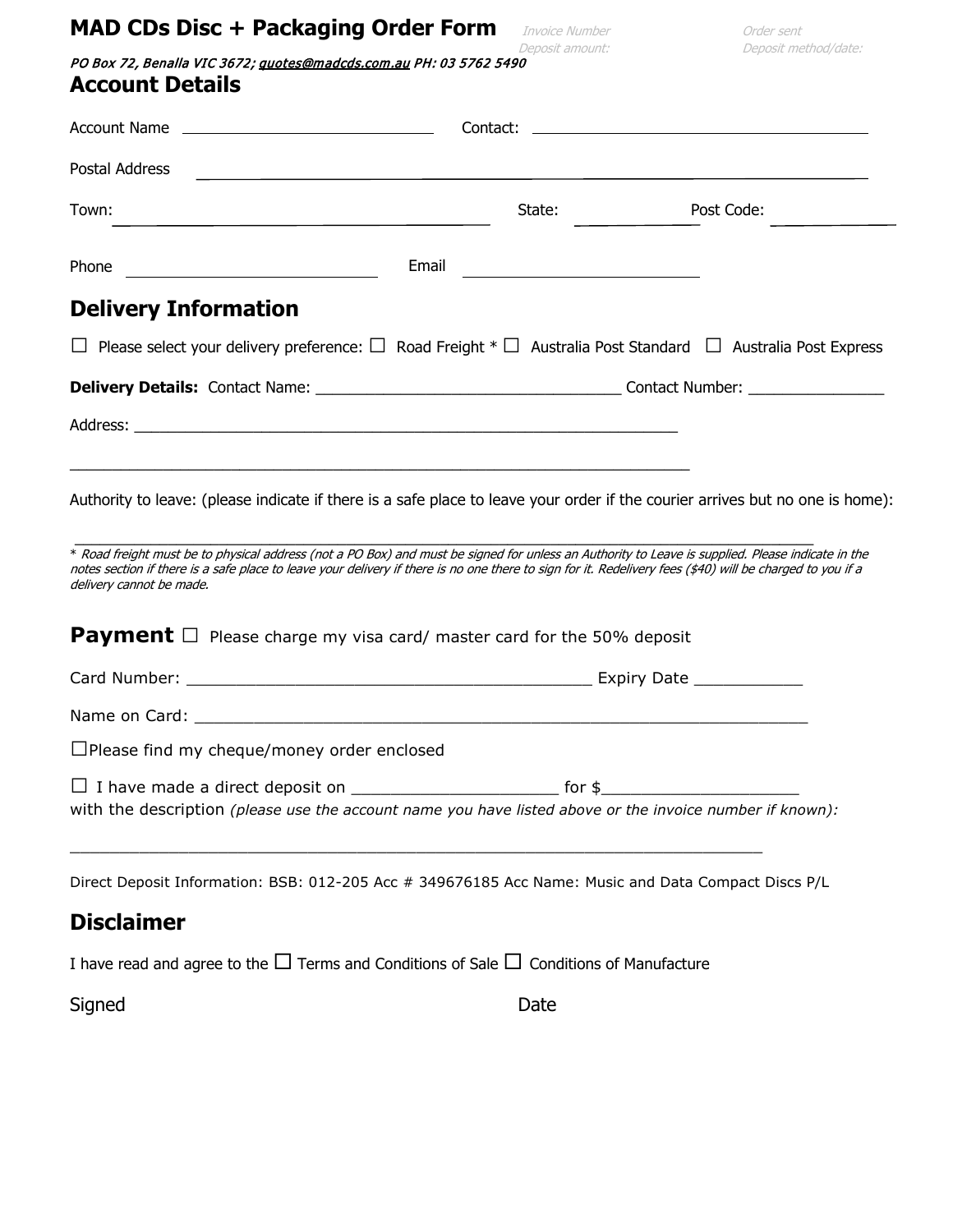# **MAD CDs Disc + Packaging Order Form** *Invoice Number* **Conder sent** *Order sent**Deposit method/date:*

PO Box 72, Benalla VIC 3672; quotes@madcds.com.au PH: 03 5762 5490 **Order Details**

| Is this a multi-disc per package order: $\square$ YES $\square$ NO<br>Number of discs: ______________                                                                                                                                      |  |  |  |  |
|--------------------------------------------------------------------------------------------------------------------------------------------------------------------------------------------------------------------------------------------|--|--|--|--|
| $\Box$ DVD 5 $\Box$ DVD 9 $\Box$ Blu-Ray<br><b>DISC TYPE:</b> $\Box$ CD $\Box$ CD Extra $\Box$ CD ROM                                                                                                                                      |  |  |  |  |
| <b>Master Type:</b> $\Box$ CD Audio $\Box$ CD Data $\Box$ DVD $\Box$ DDPi on disc $\Box$ DDPi supplied electronically                                                                                                                      |  |  |  |  |
| <b>Disc Print:</b> $\Box$ CMYK $\Box$ Screen print: PMS colours __________ $\Box$ White Base $\Box$ Selective White Base $\Box$ Silver Base                                                                                                |  |  |  |  |
| $\Box$ No Packaging required (discs only)<br><b>PACKAGING - Select from the packaging options below:</b><br>Please note: non-standard stocks, finishes, other finishing and cello/shrinkwrapping are optional and incur additional charges |  |  |  |  |
| <b>UNPRINTED PACKAGING</b> $\Box$ Vinyl Sleeve $\Box$ Paper Sleeve $\Box$ Clamshell                                                                                                                                                        |  |  |  |  |
| <b>JEWEL CASE</b> Standard Jewel Case $\Box$ Double Slimline $\Box$ Cd Single Case Tray $\Box$ Clear $\Box$ Black                                                                                                                          |  |  |  |  |
| <b>Jewel Case Booklet:</b> Number of pages: ______ <b>Inlay</b> $\Box$ Single sided $\Box$ Double sided <b>Stock:</b> $\Box$ Standard $\Box$ Matt                                                                                          |  |  |  |  |
| <b>PLASTIC DVD CASE</b> $\Box$ Standard (14mm): $\Box$ Black $\Box$ Clear $\Box$ Slimline (7mm): $\Box$ Black $\Box$ Clear $\Box$ Blu-Ray                                                                                                  |  |  |  |  |
| <b>DVD/Blu Ray slick:</b> $\Box$ Single sided $\Box$ Double sided                                                                                                                                                                          |  |  |  |  |
| <b>WALLETS/DIGIPAKS Indicate size:</b> $\square$ CD size (approx 120mm tall) $\square$ DVD size (approx 185mm tall)                                                                                                                        |  |  |  |  |
| <b>Wallet Type:</b> $\Box$ 5" wallet (2 panel) $\Box$ 5" wallet with tie closure                                                                                                                                                           |  |  |  |  |
| $\Box$ 4 panel 1 pocket $\Box$ 4 panel 2 pocket                                                                                                                                                                                            |  |  |  |  |
| $\Box$ 6 panel 1 pocket $\Box$ 6 panel 2 pocket $\Box$ 6 panel 3 pocket                                                                                                                                                                    |  |  |  |  |
| $\Box$ 8 panel 1 pocket $\Box$ 8 panel 2 pocket $\Box$ 8 panel 3 pocket $\Box$ 8 panel 4 pocket                                                                                                                                            |  |  |  |  |
| Wallet style/name if known (eg single slit pocket): ____________________________                                                                                                                                                           |  |  |  |  |
| <b>Digipack Type:</b> $\Box$ 4 panel 1 tray $\Box$ 4 panel 1 tray & 1 pocket $\Box$ 4 panel 2 trays                                                                                                                                        |  |  |  |  |
| $\Box$ 6 panel 1 tray $\Box$ 6 panel 1 tray & 1 pocket $\Box$ 6 panel 2 trays $\Box$ 6 panel 2 trays & 1 pocket                                                                                                                            |  |  |  |  |
| $\Box$ 8 panel 1 tray $\Box$ 8 panel 1 tray & 1 pocket $\Box$ 8 panel 2 trays $\Box$ 8 panel 2 trays & 1 pocket                                                                                                                            |  |  |  |  |
| $\Box$ Standard $\Box$ Matt $\Box$ Kraft $\Box$ Recycled Coated<br><b>Wallet/Digipack Stock:</b>                                                                                                                                           |  |  |  |  |
| <b>Wallet/Digipack Finishes</b> $\Box$ Matt cello finish $\Box$ Gloss Cello Finish $\Box$ Satin Finish $\Box$ No additional finish                                                                                                         |  |  |  |  |
| <b>Wallet/Digipack Booklet:</b> Number of pages: _____ <b>Stock:</b> $\Box$ Standard $\Box$ Matt $\Box$ Kraft $\Box$ Satin                                                                                                                 |  |  |  |  |
| Other Finishing (foiling/reverse print/spot gloss/embossing) etc: __________________________________                                                                                                                                       |  |  |  |  |
| $\Box$ Cellowrapping/shrinkwrapping $\Box$ Barcode                                                                                                                                                                                         |  |  |  |  |
| If your packaging isn't listed, please describe it: ____________________________                                                                                                                                                           |  |  |  |  |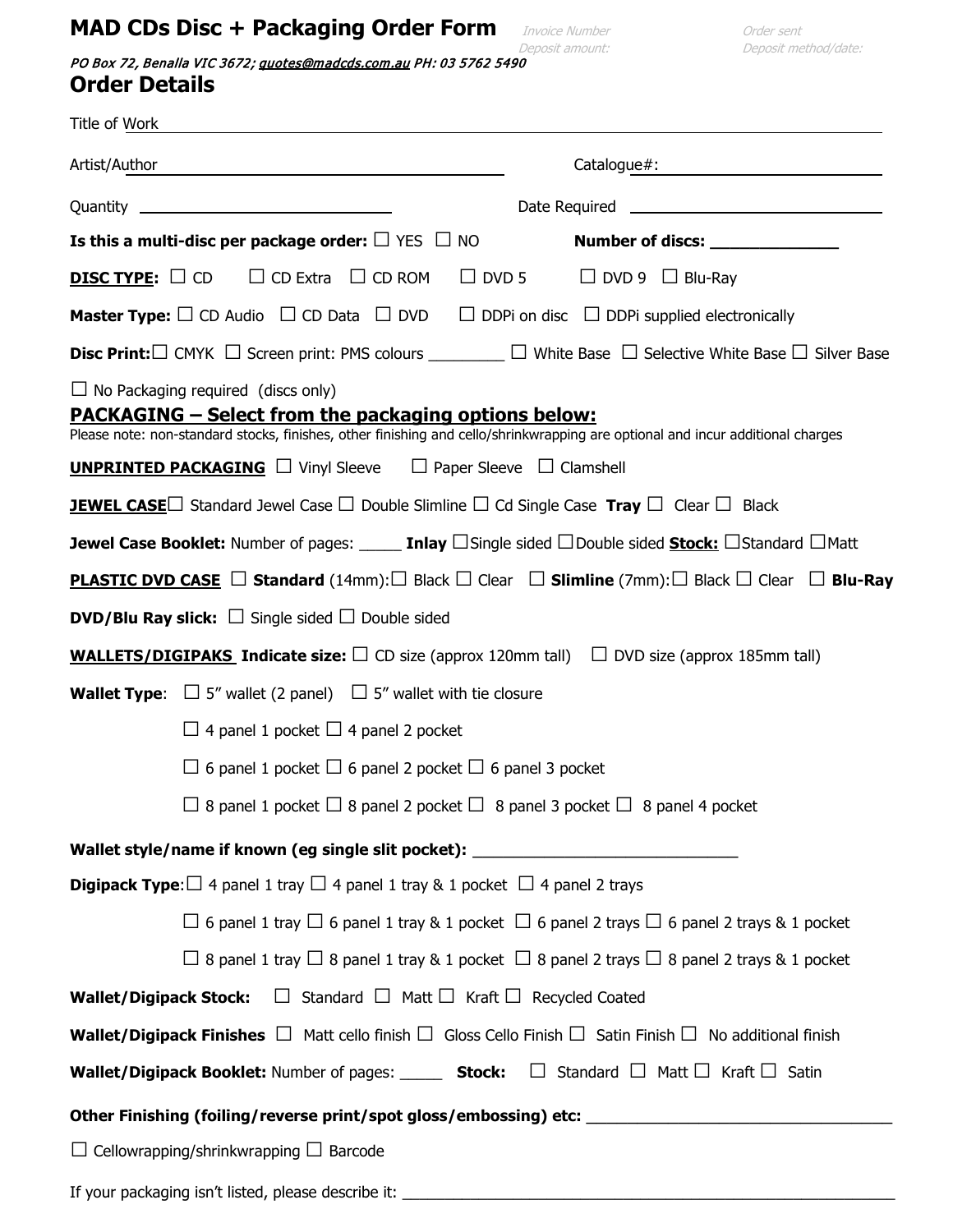# **MAD CDs Disc + Packaging Order Form** Invoice Number **Conder sent**

| PO Box 72, Benalla VIC 3672; guotes@madcds.com.au PH: 03 5762 5490 |  |
|--------------------------------------------------------------------|--|
| <b>DOWNLOAD CARDS</b>                                              |  |

Quantity \_\_\_\_\_\_\_\_\_\_\_\_\_\_\_\_\_\_\_\_\_\_\_\_\_\_\_\_ Date Required \_\_\_\_\_\_\_\_\_\_\_\_\_\_\_\_\_\_\_\_\_\_\_\_\_\_\_\_\_\_

Landing page web address or Facebook page: \_\_\_\_\_\_\_\_\_\_\_\_\_\_\_\_\_\_\_\_\_\_\_\_\_\_\_\_\_\_\_\_\_\_\_\_\_\_\_\_\_\_\_\_\_\_\_\_\_\_\_\_\_\_\_\_\_\_\_

Assemble cards into disc packaging  $\square$ 

Capture the following information about my customers on download:  $\Box$  Name  $\Box$  Email Address  $\Box$  Post code

□ Other Data \_\_\_\_\_\_\_\_\_\_\_\_\_\_\_\_\_\_\_\_\_\_\_\_\_\_\_\_\_\_\_\_\_\_\_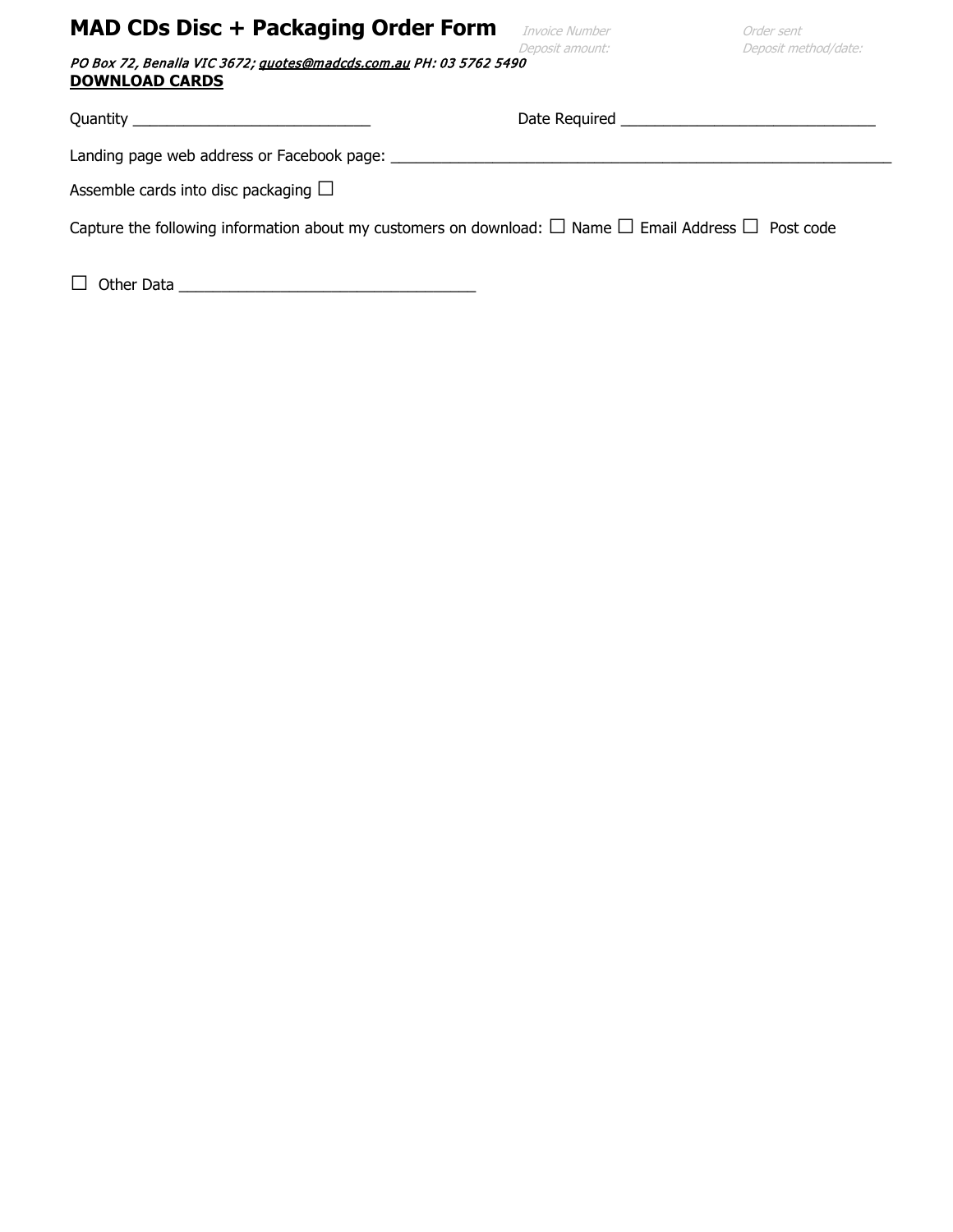

# Music and Data Compact Discs Pty Ltd Conditions of Manufacture

In order to manufacture your order legally, we are required by our manufacturers to ensure that all data being replicated meets copyrights laws. As such the following statements should be read and understood by you and signed accordingly.

You hereby warrant and declare:

1. That you have been duly authorised by the relevant copyright owner(s) to manufacture or subcontract all or part of the manufacture of your CD/DVD/CD-ROM/VIDEO/VCD as described in the order placed with Music and Data CDs (MAD CDs).

2. That you are the legal and beneficiary owner or duly authorised licensee of the copyright/patent/trademark/license and other rights and interests thereof in of all those CD/DVD/CDROM/ VIDEO/VCD, including label printing and printed materials, free from all restrictions, prohibitions, limitations imposed thereon by any third party and or any concurrent rights of any third parties.

3. That the titles described in the order does not contain any illegal pornographic content or materials an the relevant law written for the respective country or territory for release or otherwise has been fully complied with. MAD CDs and it's manufacturers bears no responsibility in this respect.

4. That you undertake to indemnify MAD CDs and its manufacturers against all liability or loss and hold MAD CDs and its manufacturers harmless from any and all third party claims arising out of factions and obligations incurred or suffered by MAD CDs and its manufacturers by reason of any one of the following:

a. The infringement of any copyright, patent, trademark, license or other industrial or intellectual property rights of any third party;

b. The violations directly or indirectly of any law;

- c. The use, manufacture, production, sales, re-sales or distribution of any products in the order;
- d. The breach of any warranty declaration, undertaking, term or stipulation therein.

5. That MAD CDs and its manufacturers shall have the non-exclusive right to use the said copyright/patent/trademark/license and all information in connection with it for the purpose of enabling MAD CDs and its manufacturers to carry out the order

6. That MAD CDs and its manufacturers shall be authorised and entitled to release whatever information in MAD CDs and its manufacturer's possession in respect of the order to the International Federation of the Phonographic Industry (IFPI) or such government or statutory bodies or other organisations as appropriate in the event of a dispute or claim concerning the infringement or ownership of any copyright/patent/trademark/license.

7. That MAD CDs and its manufacturers shall have no liability with respect to the order or otherwise for loss of profit, special, incidental, consequential, punitive or exemplary damages of any kind or the possibility of such damages.

8. That in no event will MAD CDs and its manufacturers be liable for loss of profits, loss of business or business opportunity, loss of use of data, interruption of business, or for indirect or consequential damages of any kind arising from the order.

9. That the above warranties and undertakings are intended to take effect in respect of your subsequent orders as well as all other CD/DVD/CD-ROM/VIDEO/VCD orders that are placed with MAD CDs from time to time.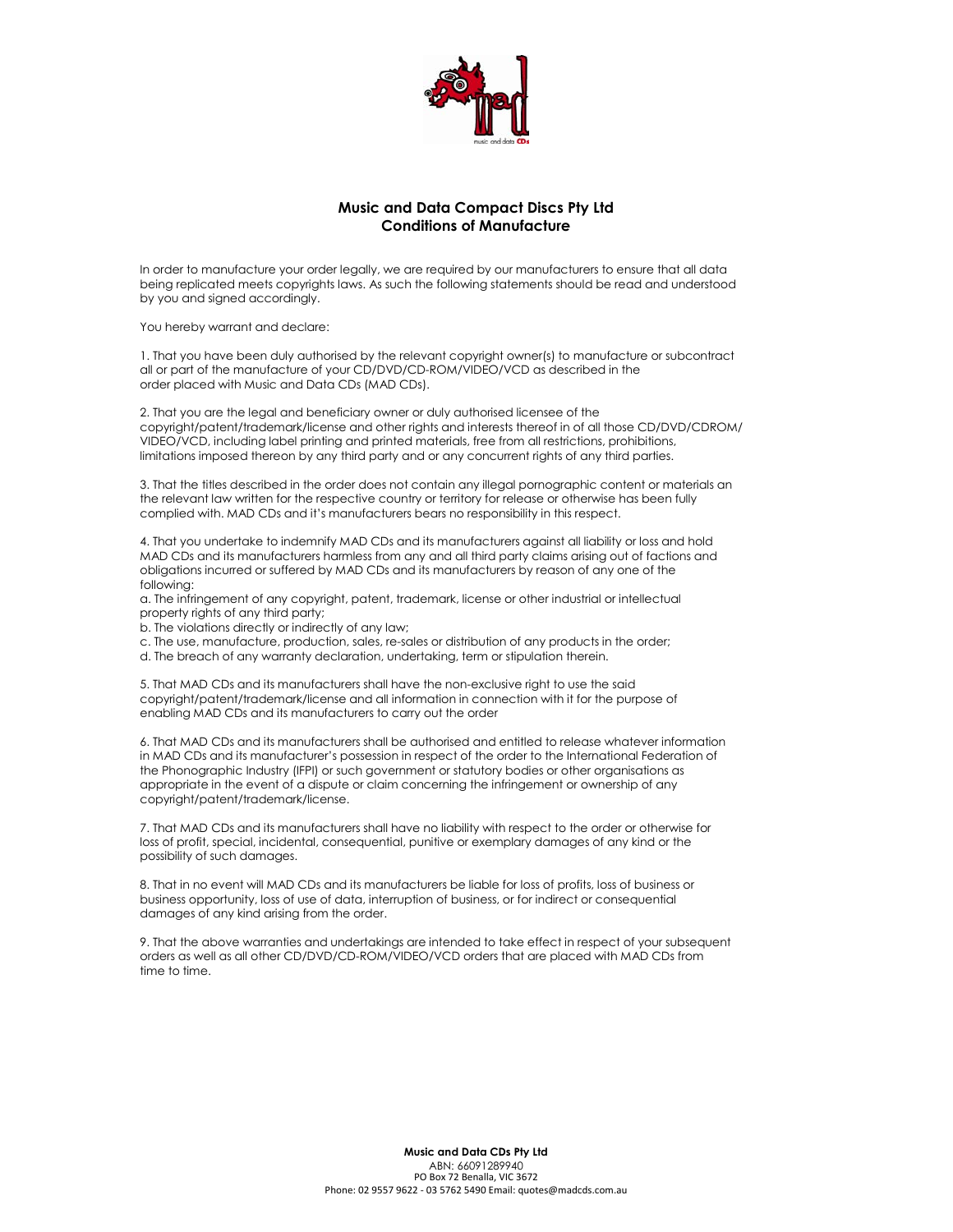

# Music and Data Compact Discs Pty Ltd Terms and Conditions of Sale

The term "MAD CDS" refers to Music and Data Compact Discs Pty Ltd. The term "the Buyer" refers to the party to whom the quotation is submitted or with whom MAD CDS enters into a contract. All contracts made with MAD CDS, whether pursuant to quotation or otherwise, shall be subject to the terms and conditions as herein contained and shall exclude any contrary provisions in the Buyer's general terms of purchase (if any).

Firm orders once placed cannot be cancelled, in whole or in part, without MAD CDs' prior approval. If an order is purported to be cancelled or varied after acceptance by MAD CDS, the Buyer must indemnify MAD CDS in full against all costs (labour & material used) and expenses incurred in performing the contract to the time of cancellation or variation.

No agent or representative of MAD CDS has any authority to make any representations, statements, warranties, or agreement not herein expressed and MAD CDS shall not be bound by any such unauthorised statement, which shall not form part of a collateral contract with the Company. This contract cannot be altered except by writing duly signed by the General Manager or Sales Manager of MAD CDS.

A quotation includes only those goods, accessories and work specified therein. All items quoted as "ex stock" are offered subject to being unsold upon receipt of order. All quotations are subject to change or withdrawal at any time by MAD CDS without notice.

#### Use and Description of Goods

The products or goods supplied by MAD CDS are only intended for business use and any special requirements for the products or goods, or any unusual use to which they may be put must be expressly stated in writing to MAD CDS.

The goods are sold on description only as incorporated in this contract notwithstanding that samples may have been submitted.

MAD CDS binds itself only to deliver goods in accordance with the general description under which they are sold whether or not any special or particular description shall have been given or shall be implied by law. MAD CDS does not give any warranty as to the quality, state, condition or fitness of the goods for any particular purpose.

MAD CDS shall in no way be liable for any statement or representation whatsoever made by any servant employee or agent of MAD CDS relating to any products workmanship.

#### Specifications

All materials (including master disks) supplied by the Buyer to MAD CDS to manufacture must comply with the specifications set out in the Compact Disk Handbook or other product documentation, unless agreed in writing.

# Price

Unless specifically noted in writing all prices are exclusive of any applicable tax (including sales, import , export or goods and services tax), which the buyer is additionally liable to pay MAD CDS.

The prices stipulated by MAD CDS and relating to this contract are based on rates, costs and conditions as at the date of order/ quotation of materials, transport, labour, customs or other duty, sales tax, insurance and other rates and charges. The prices shall be increased or decreased in any such items or other factors affecting the cost of production and/or delivery due to circumstances beyond the reasonable control of MAD CDS between the date of order/quotation and the date of delivery. Prices quoted are based on all materials being available when required and any increases due to necessary substitution may be charged for if extra cost is involved.

All prices are quoted on the condition that the quantity of work quoted for will be carried out: MAD CDS has the right to review such prices if such quantity of work is not executed.

Unless otherwise mentioned the price shall remain valid for 30 days from the date of offer, after which the quotation / order is subject to confirmation.

# Delivery

Unless otherwise stated on the face of the quotation / order delivery shall be FIS, FOB Sydney and shall be completed when the goods concerned are offered to rail or other carrier or earlier leave MAD CD's custody for any such depot.

The Buyer shall accept the goods on or before the date specified for delivery in MAD CD's quotation or acceptance or if MAD CDS is unable to make delivery at this time on such later date as MAD CDS is able to make delivery. If the Buyer fails to accept the goods or requests a delay in delivery the Buyer shall pay reasonable storage charges until such time as delivery is made pursuant to which the buyer accepts the goods. If the Buyer fails or refuses to accept delivery then the goods shall be deemed to be delivered when MAD CDS was willing to deliver them.

MAD CDS shall not be liable for failure to deliver or for delay in delivery occasioned by industrial action, difficulty in procuring suitable materials required in the manufacture of the goods, shortage of stocks, shortage of suitable labour, delays in transit, prohibitions or restrictions, fire, hostilities, commotions, or other causes whatsoever (whether similar in nature or not to the foregoing) beyond MAD CD's control.

MAD CDS reserves the right to deliver the goods by installments and each installment shall be deemed to be a separate contract to the same conditions as the main contract.

Should MAD CDS make defective delivery of or fail to deliver one or more installments this shall not entitle the Buyer to repudiate the main contract.

> Music and Data CDs Pty Ltd ABN: 66091289940 PO Box 72 Benalla, VIC 3672 Phone: 02 9557 9622 - 03 5762 5490 Email: quotes@madcds.com.au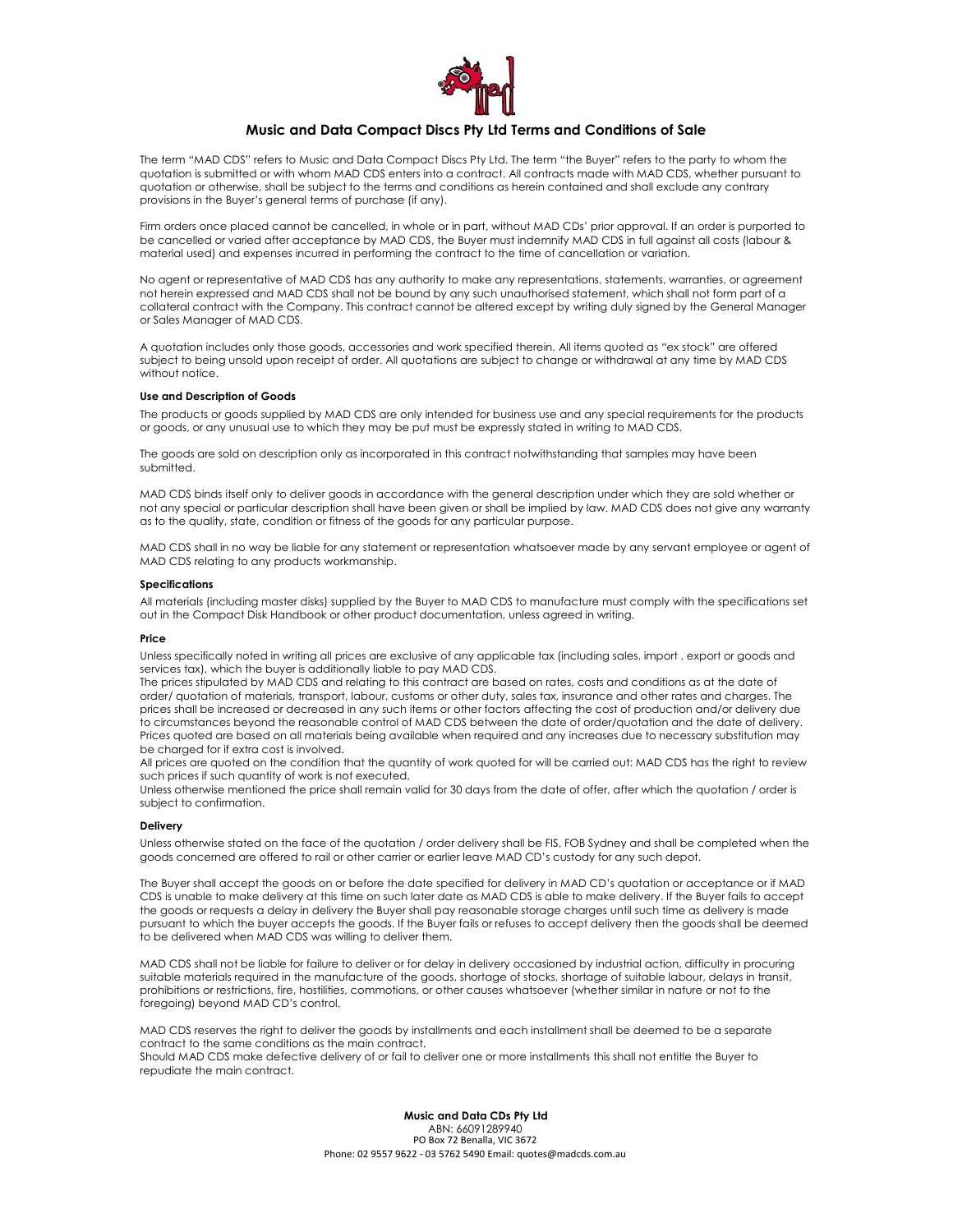

Unless otherwise stated delivery of a quantity of goods not exceeding ten percent more or less than any specified quantity shall constitute delivery of such specified quantity. Payment shall be made at the contract rate of the actual quantity delivered.

# Risk

The risk of any loss or damage to or deterioration of the goods due to any cause whatsoever shall be borne by the Buyer from the time when the goods were delivered or deemed to have been delivered. MAD CDS will not be liable for any loss or damage occurring in transit.

### Licenses

The quotation is to be read subject to MAD CDS being able to secure all Government licenses, permits and other authorities (within Australia, New Zealand or overseas) essential to the performance of MAD CDS's obligations under the contract.

#### Design

MAD CDS reserves the right to rectify any inaccuracies becoming apparent on the preparation of the drawings and specifications, etc following acceptance of this quotation. MAD CDS reserves the right to make changes in the design of standard products without prior notification.

#### **Payment**

Unless otherwise agreed, terms of payment are 50% deposit on placement of order, balance is payable on completion of order, prior to dispatch. PROVIDED HOWEVER that where the Buyer fails or refuses to accept goods the price shall be payable from the time when goods were ready for collection /dispatch.

Interest may be charged from the due date for payment at a rate of two percent per month on any portion of the account which becomes overdue. If MAD CDS should at any time deem the credit of the Buyer to be unsatisfactory it may require security for payment and may withhold delivery and/or cease manufacture until provision of sufficient security. If the Buyer should fail to perform any of its obligations hereunder (not being a default in payment of the purchase price) or shall commit an act of bankruptcy or being a company cause any act which would render it liable to be wound up or have a receiver appointed over its property, MAD CDS may at its option suspend or terminate the contract and payment for all materials delivered and work performed up to the date of such suspension or termination and other moneys payable hereunder shall immediately become due and payable. All costs of or incurred by MAD CDS as a result of such suspension and any recommencement shall be payable by the Buyer upon demand.

Any legal or debt recovery costs incurred by MAD CDS in the collection of overdue accounts shall be charged to and paid for by the buyer.

#### Claims

The liability of MAD CDS whether in contract or in tort for any loss, damage or injury arising directly or indirectly from any defect or non-compliance of the goods supplied is limited to replacement or repair of such goods or damages not exceeding the invoice value of such defective or non-complying goods at the option of MAD CDS. MAD CDS shall not be liable for any consequential indirect or special damage or loss of any kind whatsoever. The Buyer shall indemnify MAD CDS against any claims by the buyer's servants, agents, customers or other persons whomsoever in respect of any loss, damage or injury arising from any defect or non-compliance of the goods supplied to the Buyer. The right to reject non-conforming goods shall be limited so as to be effective only if rejection is notified in writing to MAD CDS within 14 days of receipt of the goods and the goods are forthwith returned to MAD CDS at the Buyer's expense. No claim for damages or otherwise in respect of defects or non-conformity of the goods or otherwise shall be effective or enforceable unless written notice thereof is given to MAD CDS within 30 days of receipt of the goods. The Buyer shall not be entitled to withhold any payment or make any deduction there from for any reason whatsoever.

All other warranties, representations and conditions as to fitness, suitability, merchantable quality, description or otherwise whether express or implied by law or custom are expressly excluded. MAD CDS shall not be responsible if the Buyer expressly or impliedly places any reliance on any special knowledge, ability, skill or judgment of MAD CDS or any one or more of its agents, representatives or servants.

# Reservation of Title

Notwithstanding any period of credit or the passing of risk in the goods supplied by MAD CDS to the buyer, legal and beneficial ownership of any and all goods shall remain with MAD CDS until payment in full is made for them and for all other goods supplied by MAD CDS to the buyer.

Until payment in full is made by the buyer for the goods, the buyer has a fiduciary duty to the seller to account to it for the goods and any proceeds thereof, holds the goods as agent for the seller and will if required by MAD CDS store the goods in such manner that they are clearly identifiable as the property of MAD CDS.

In the event that the buyer mixes or incorporates goods supplied by MAD CDS with any goods (producing "mixed goods") the buyer acknowledges that MAD CDS is a co-owner of the mixed goods in the proportion that the cost of the goods supplied by MAD CDS bears to the total cost of the mixed goods.

In the event that any goods supplied by MAD CDS or any mixed goods as aforesaid are sold by the buyer prior to payment in full of any amount outstanding to MAD CDS, the proceeds of such sale will be the property of MAD CDS and the buyer as MAD CD's agent will hold the proceeds of such sale on trust on account of MAD CDS.

Until payment in full for all goods supplied by MAD CDS to the buyer has been made, the buyer hereby irrevocably gives MAD CDS, it's agents and servants, leave and license (without the necessity for giving any notice) to enter on and into any premises occupied by the buyer where they are reasonably thought to be stored to search for and to remove any goods supplied or in which MAD CDS has ownership as aforesaid (if necessary after separating or severing the goods from any other goods with

> Music and Data CDs Pty Ltd ABN: 66091289940 PO Box 72 Benalla, VIC 3672 Phone: 02 9557 9622 - 03 5762 5490 Email: quotes@madcds.com.au